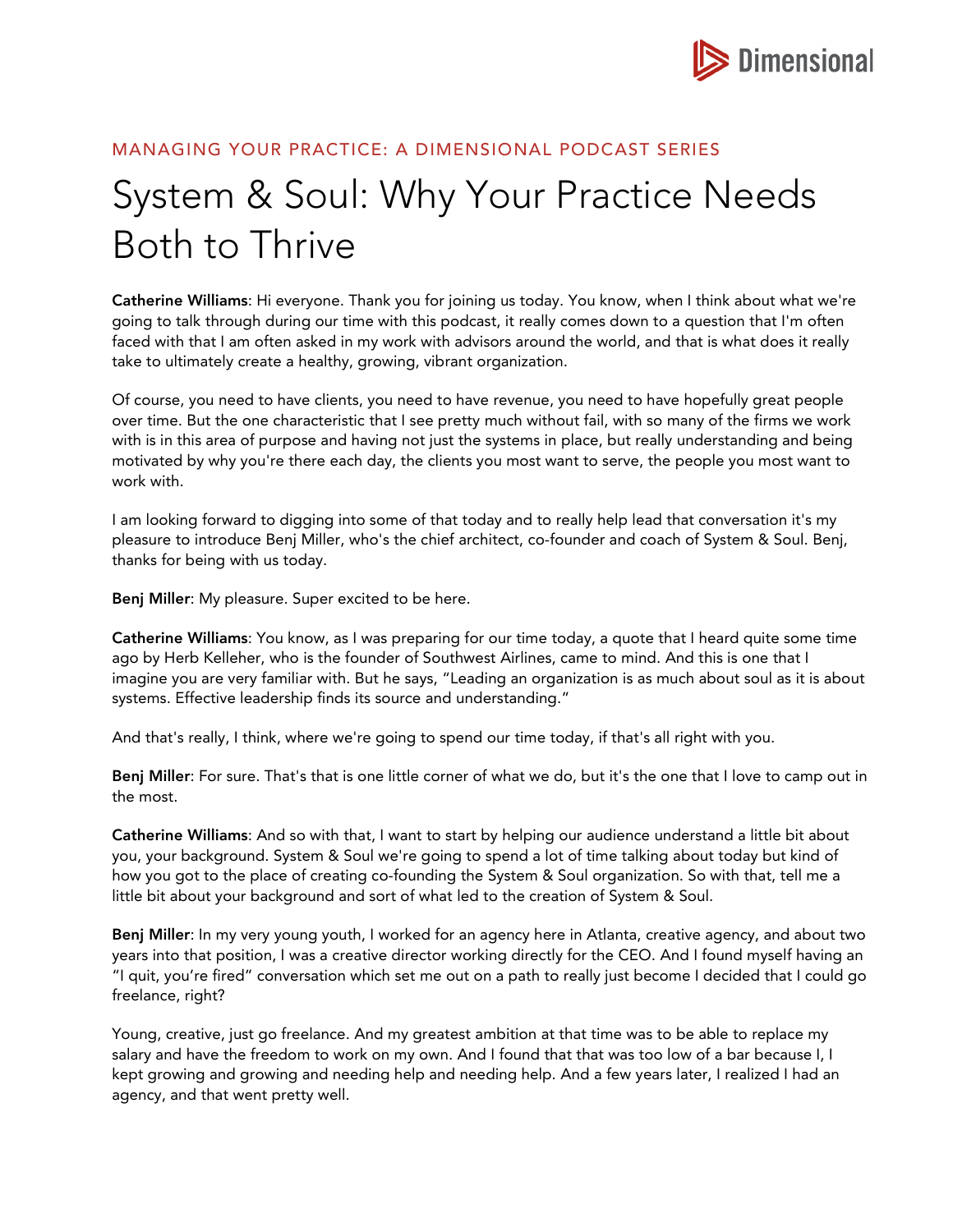And we ended up at one year, we grew 300%, and I got way out over my skis. I had no idea what I was doing, Catherine. And so I realized I had three options. I could learn what it looked like to run a business. I could go back and just be, you know, two or three people, like, take the whole thing down and be like, everybody go away. Clients go away. I'm going to scale.

## Catherine Williams: Yup.

Benj Miller: Right scale it way back. Or I could just fold it up and go get a job like a normal person. And that definitely wasn't for me. And scaling it back didn't sound like fun. So I started reading every book I could. I got in a peer group, a coach, and I absolutely fell in love with both the art and the science of business building.

And from there, I ended up starting over eight other companies, eight other companies over the course of the next 10 years and absolutely thrived in that environment. In those agency days, I was a very soulful leader. I really cared a lot about my people. I cared about our culture. I cared about the identity of the organization. But I created a lot of chaos in my wake because I didn't have any appreciation for the systems that could actually help me replicate those, make those scalable, make those consistent.

And so all my great ideas were more like riding a roller coaster, like we were high for a minute, and then we'd go do something else and meander around, and we might come back tomorrow or next week or next month. Depends on my energy, right? And so it wasn't until I really appreciated it and a friend of mine introduced me to the systems side of running a business that I was able to kind of accelerate what I was able to do by not trying to be something I wasn't, but using other people to manage the systems that could accelerate what I was trying to do.

Catherine Williams: So as we think about this really this intersection that you're describing, thinking about the soul of the business, the ideas that you would have, the passion that you would show up with each day, really wanting to motivate others around you to feel the same way, think the same way. But then recognizing that you need to get purposeful about the systems that need to kick in around certain ideas. Otherwise, is it not too bold to say that there's a real fatigue that can set in? As you said, there is a lot of chaos that can show up in the business when you've got lots of great ideas, but not an appetite or a process for developing the systems around them.

Benj Miller: Oh yeah. Yeah. I would be frustrated by my organization and I would frustrate my organization so the way that I see it now is that the system that we have in our business can make the soul side true. If we just say all these things about our soul side but we don't have the systems to make those things true, it all falls apart.

And on the other hand, the soul side makes the systems matter because we don't need a perfectly run organization with no soul. We have plenty of those.

## Catherine Williams: How do you define soul?

Benj Miller: Oh, yeah. I mean, it's impossible to define, but to me, it's all wrapped up in the ethos of the organization, who they are, the identity of the organization. The culture and the people. And going back to your Herb quote, you know, we believe that leadership in an organization is 80% leading yourself well. And if we can learn to lead ourselves well, then we can talk about how do we lead other people and how do we create leaders.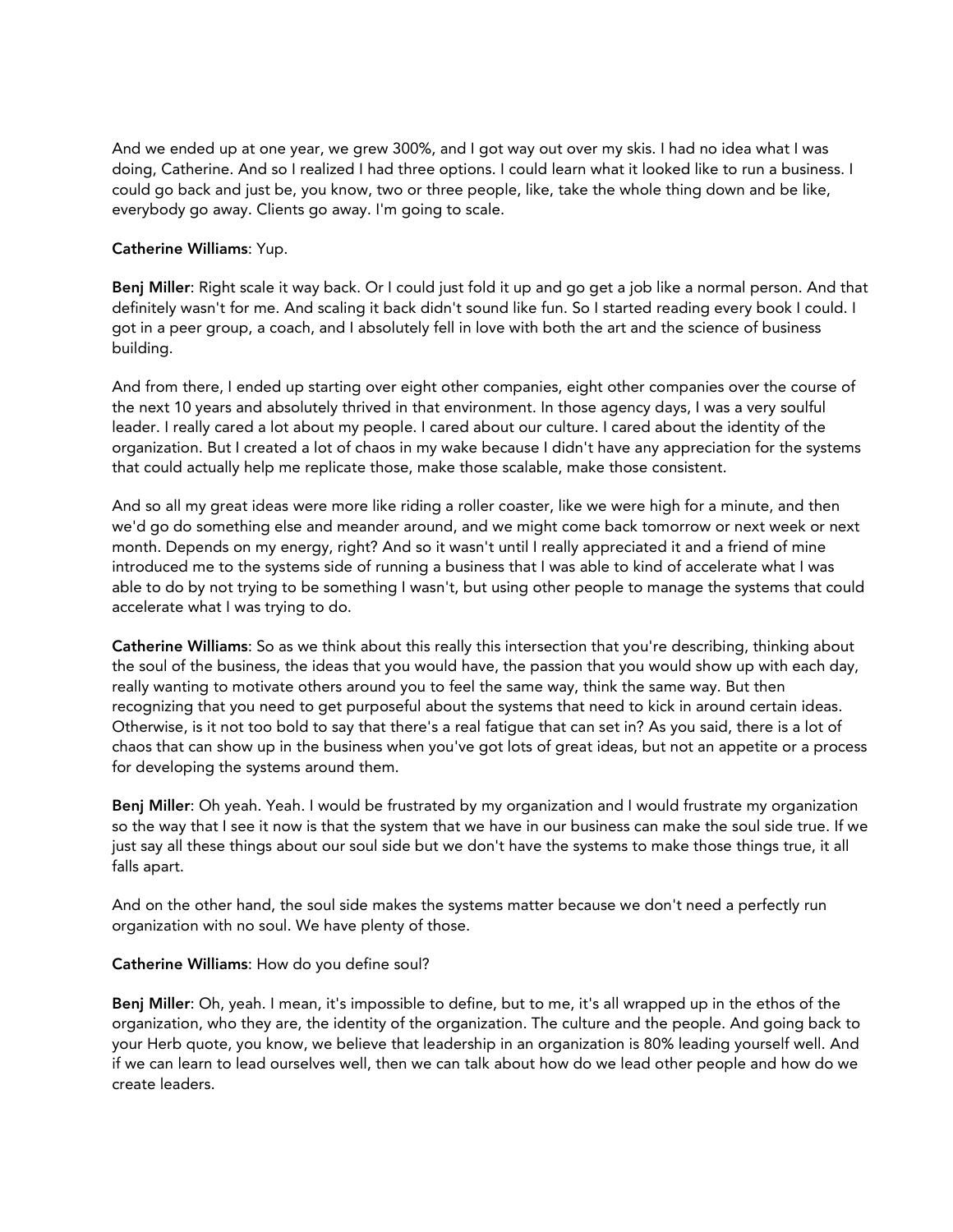But if we're leading ourselves well, then we're setting an example that other people will follow and will naturally mimic in the organization. We're setting a standard for what it looks like to lead. So we spend most of our time in the category of leadership, really focused around how do we lead ourselves well instead of focused on leading other people.

Catherine Williams: So we may have some folks listening to this podcast who think, you know what, I got this. In fact I'm not even sure I'll listen to this entire podcast. My company's got soul, we've got systems. I show up each day. I am the idea man or woman. The ideal leader. And I've got a great team of people that figure out the, you know, the nuts and bolts, and it seems to work really well.

What might be some indicators that it's actually not working as well as someone might believe that it is in their business or that maybe their ideas are not really getting, starting with the soul the organization first?

Benj Miller: Yeah, that's a great question, and I'll do you one better because there's a bunch of indicators. So we actually made a diagnostic and it's free. So you can go jump on there, you can take it, you can have your team take it so that there's no chances of you self biasing the outcome there. But it's at S2Diagnostic.com

We have six elements of our model and so it will walk you through those and give you a score in each one and then an aggregate because of the six, it's a little too strong to say they're half system and half soul, but it's almost half system and half soul in our model, there's just a lot of interplay between the two, how they elevate each other.

So you'll get your score and most people end up stronger on one side of the model than the other.

Catherine Williams: So let's spend a little bit of time talking about the system side then. And then we'll kind of circle back over here with a 1-2 combination if you will.

Benj Miller: Sure.

Catherine Williams: When you think about systems, when you think about what's necessary in a business and whether you're a small maybe even a sole practitioner business or a firm that's managing has, you know, 50, 60, 70 employees. Systems can mean a lot of different things and can be obviously evolutionary depending on where your business is at, the lifecycle of that business.

But as you think about key systems or key areas of the business where systems almost from day one will are likely to be required. Anything what comes to mind when I ask you that?

Benj Miller: There's a couple obvious ones, like documenting your core processes in your business and having a scoreboard. We talk about scoreboards over scorecards because scorecards tell us what happened. Scoreboards answer the question are we winning at an individual team and a company level? So those are kind of the obvious ones. I'll tell you the most under-utilized tool that we have.

And everybody's going to roll their eyes when I say this, but if you follow me for the next 60 seconds, I bet you fail this test. So the org chart, we all know what an org chart is. Is yours up to date? Have we clearly defined what it means to sit in each of those boxes? And what I mean by that is have we given a mission to that seat to clearly say, Hey, this is why this seat exists within this organization, right?

So we're tying what you're doing to the purpose of the organization, and then we're going to say, Hey, this is how we're going to measure your effectiveness in this role. You know, a couple of KPIs. And then there's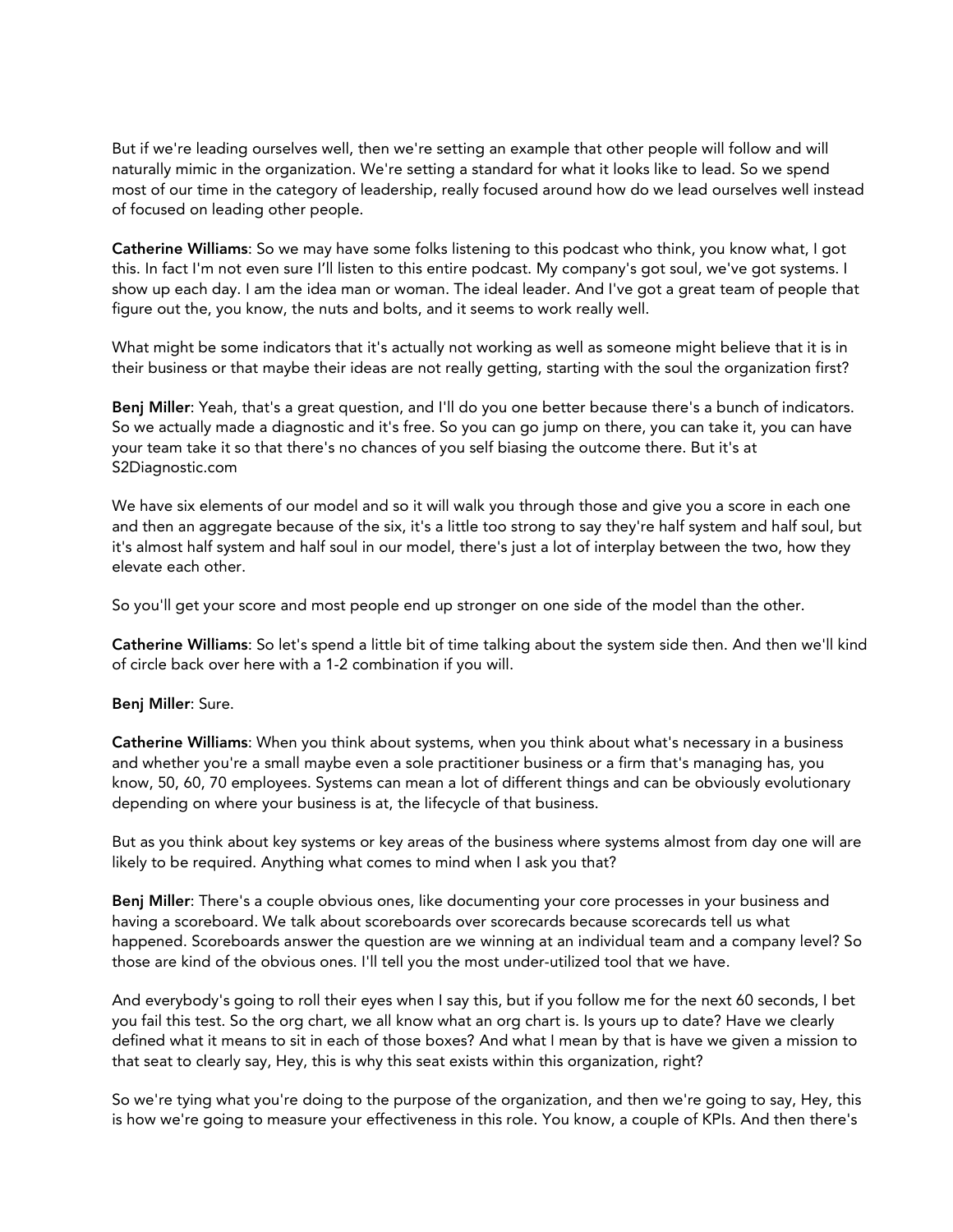the roles that, you know, drive those KPIs. And most people, you know, they've got maybe this in their head, but it's not documented.

It's not clear. One of the things that we you know, when we're when we're building that out, anybody that manages people, we use the acronym CAR. So it's their job to drive the CAR for their people. And that acronym is Clarity, Autonomy and Results. So one of the main reasons that most people fail to hold people accountable is they feel guilty that they haven't done their job creating the clarity they need to for the people that work for them.

So we start with clarity. If we give them clarity, we can set them out on their own. We don't need to micromanage them because we can follow back up and have real conversations about the results, tied to those metrics, tied to the responsibilities they have. It's all clear. And we can have, you know, a nonemotional conversation about how they're doing in the role they're in, which creates a great coaching opportunity to coach our people up and let them know what's expected at their level and to get to the next level. So that that would be the absolute number one.

And then as a team, a weekly meeting with an agenda with three purposes, stay connected as a team. We are big on setting 90 day, we call them quarterly objectives. So these are the things that we are doing to improve the business. It's not, you know, hit my sales quota because that's my job, right? It's the bigger thing that's going to make our job easier next quarter than this quarter because we did them this quarter.

We're going to thank ourselves next quarter, right for doing these things. So we're going to keep connected to the team, keep those big objectives on track and then become world class problem solvers as a team. We call them opportunities. So as the week goes up, you see all these different opportunities, add them to a list, learn how to prioritize them, learn how to solve them as a team.

We actually want to encourage that, bring those opportunities because it might look like an issue. But on the other side of it, there's an opportunity for this organization.

Catherine Williams: And I love what you said about the org chart and so often I find myself in a conversation with an advisory business that has created has morphed positions around the individuals that are sitting in those positions. And it's kind of gotten away from them. And, you know, let's be honest, these last couple of years, I mean, I've had a number of advisors say to me, I feel a little bit like my people are holding me a little bit hostage.

Right? Nobody wants to come back to the office anymore or they you know, there's been a new day around compensation or flexibility. And so how do I continue to, you know, adhere to the values and grow my business the way that I want when I when I feel like I'm continually just sort of giving in. So when I talk about for me, when I talk about the people who sit in those roles and role clarity, it's not just what they're doing, but also how you expect them to do it, right?

And get and get it done. But doing it in the way that is first and foremost answers the question, if this role is truly optimized, if it's really functioning at its highest level, what does that look like for the business? And then as you start putting people in those roles, you figure that out. So I love what you said about the org.

I think that that is an area where even the most seasoned firms are something that they tend to kind of set aside or they only go to when there's a big crisis or a big change or something that causes them to take a look at it.

Benj Miller: So can I pick on financial services for a minute?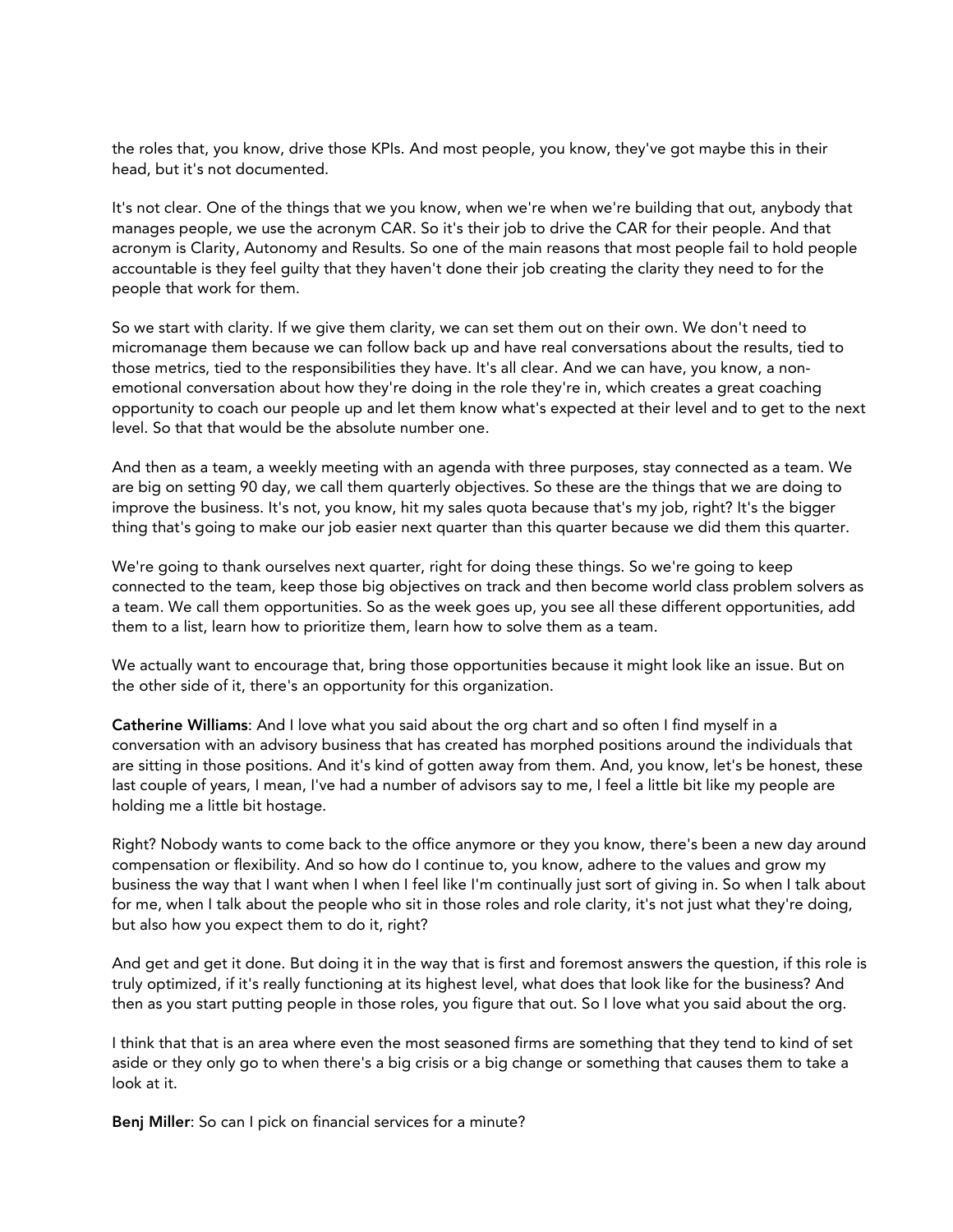Catherine Williams: Absolutely. We're tough. We can take it.

Benj Miller: Here's two things that I see come up. And if you're not this, forgive me and congratulate yourselves. Pat yourselves on the back. Here's two ways that I see financial organizations hold themselves back. One is and these are these are correlated. But the first is if you have a senior leadership team of your organization that still has a book of business, you have to ask yourself what their priority is, how much time are you expecting them to do what?

Because some of those are the most senior people in the organizations with the most senior books, with the most senior relationships. And we're asking them to lead the organization to the next level in their spare time. That's the reality of what's happening. And that's, you know, you see that show up a lot with frustration about not moving the speed that we want to move as an organization.

And that's part of it. The second part of this highly correlated is, I see this underlying subconscious belief that if you haven't managed a book of business, you have no idea how our business works and therefore can't lead it. And I would argue that business is business. And if you find somebody that's exceptional at leading in business, they can step in about anywhere and kick a lot of butt. What do you think? Does that ring true?

Catherine Williams: It absolutely does. And I'm the first to say that depending on the size of your business and what your growth aspirations are, where you are in your business cycle, you may or may not be ready yet to go out and hire, for example, that dedicated C-suite level so that you can be freed up to work with clients or vice versa.

But I think your point is still absolutely valid and one where we're often encouraging advisors when I'm talking to a firm owner that's wearing multiple hats, get purposeful about having a job description to each of those hats because that will help create discipline to peel off and get much more focused over time when the business demands it.

We spend a lot of time in our Global Advisors study looking at capacity metrics and profitability metrics and all these things. And we love metrics, right? I mean, you know, certainly it's in our DNA here at Dimensional but a lot of it comes down to the willingness to be very candid about where you're spending your time on the business.

And if you're looking to grow, if you're looking to add people, systems and technology you can't do that at 3:00 on a Friday afternoon. You've got to allocate time. So this particularly is coming home to roost with so many of the firms we talk to that are interested in growing through mergers and acquisition and this idea of, you know, kind of getting your house in order first before you start pursuing some of that kind of growth.

Benj Miller: And using an operating framework like System & Soul when you're talking about mergers, acquisition is beautiful because you have context for everything. You have a place for everything. Even if there's holes and we know it's missing, it's very clear that it's missing. And we know that, you know, over the next whatever it is, transition period, six months, a year or two years.

These are the holes that we have to fill. And these are the ones that aren't aligned between the two organizations. And we've got to figure that out. It just creates like this. You know, it's easy to look at all the metrics and put them together, right? And say, hey, this is what our new balance sheet would look like.

This is what the new P&L would look like. This is where the redundant overhead would look like. But what are the systems? And then the soul and how are those compatible? One of the things that we talk about on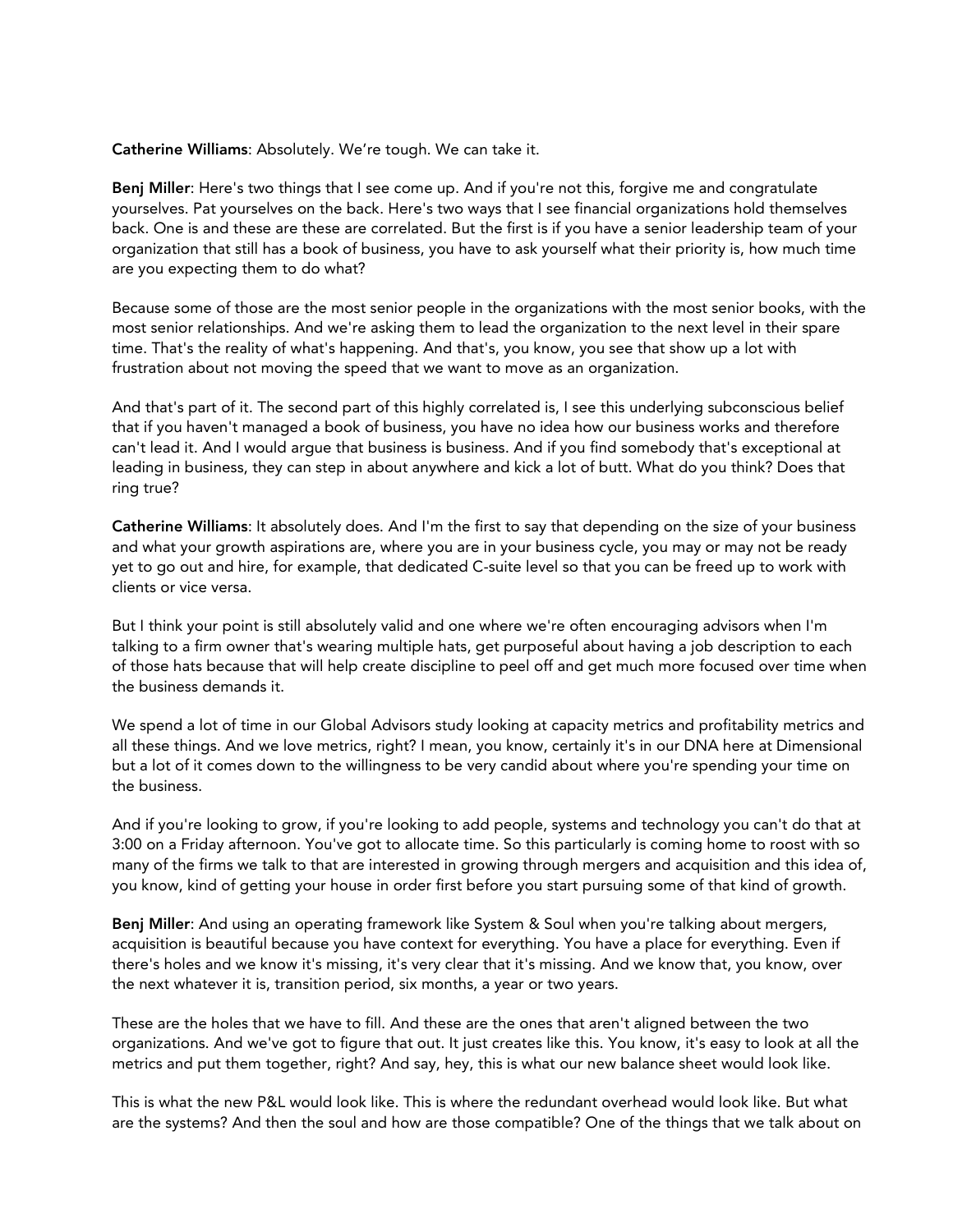the system side is pace. Well, what happens if you take an organization that's used to moving, you know, 100 miles an hour and they're hungry, so they're going to gobble up some smaller firms?

Well, these firms are used to going about 40 miles per hour, right? So pace is huge and can create a lot of tension because they may want the same thing to go in the same direction. But the speeds just aren't aligned either.

Catherine Williams: That's such a great point. So with that, the System & Soul framework is comprised of six key elements that, you know, you all have identified as being really the backbone to productivity, wellorganized organizations. Can you talk a little bit about those six elements? I want to be very thoughtful about your intellectual capital on this, but I think giving that framework I think would be really interesting for our audience, if you're willing.

Benj Miller: There's nothing amazingly special about our IP. We're more curators than creators. I love this stuff. So there's a lot of credit due a lot of other places in a lot of this. I do think that we've curated something very special, but I would not hoard it to myself by any measure. So we've talked about a lot of these already just in passing.

But the first one is design, and that's where we talk about the structure in the org chart. The processes and lastly, bets, which are thinking about how we make decisions and bets. Which is really easy for the founder of an organization because they're used to this. This is a muscle they've created when they started their own firm, hung their own shingle.

They made a huge bet when they brought on their first producer, their first non-producer, huge bets, right? So they're used to thinking about this. But how do we teach an organization that when you have a fixed limited number of resources there's an opportunity cost for every bet and the risk and reward better be in a good relation for that bet?

So we help the organization think in bets. The second one's cadence, which we just talked about, which is the pace, making sure everybody's going the same speed. We do that with our quarterly objectives, the weekly meetings and then weekly small micro touchpoints between our managers and our managees to make sure that they're in a good mental space, they're in a good workspace, they're not in a red zone.

You know, all the conversations that we know we should have, we kind of systematize those to make sure they actually happen. Then the scores live on the systems side, so company, the teams and individual just answer the question, am I winning? Are we going to win at the end of the game? Are we on pace to win at the end of the game?

On the side that's a little more soul heavy, we talk about the destination. So in the destination, obviously there's a where and when, but the most important thing is actually why? Why does this matter who does this impact? And that's where the story gets created that brings other people into the story and allows them to play a role, whether it's a customer or an employee, a shareholder, a prospect.

We want to create a story for them that they find themselves in. And so there's something about why we do what we do that allows for that story to be created. The second thing is the ethos of the organization. So we break that down into the identity giving your organization just one simple sentence that sets the identity. It's like it's like a flag, a banner above us that this is our marching.

We all resonate with the identity of this organization. We are huge fans and we leverage Jim Collins hedgehog concept, which really just answers three questions and creates an amazing decision making filter.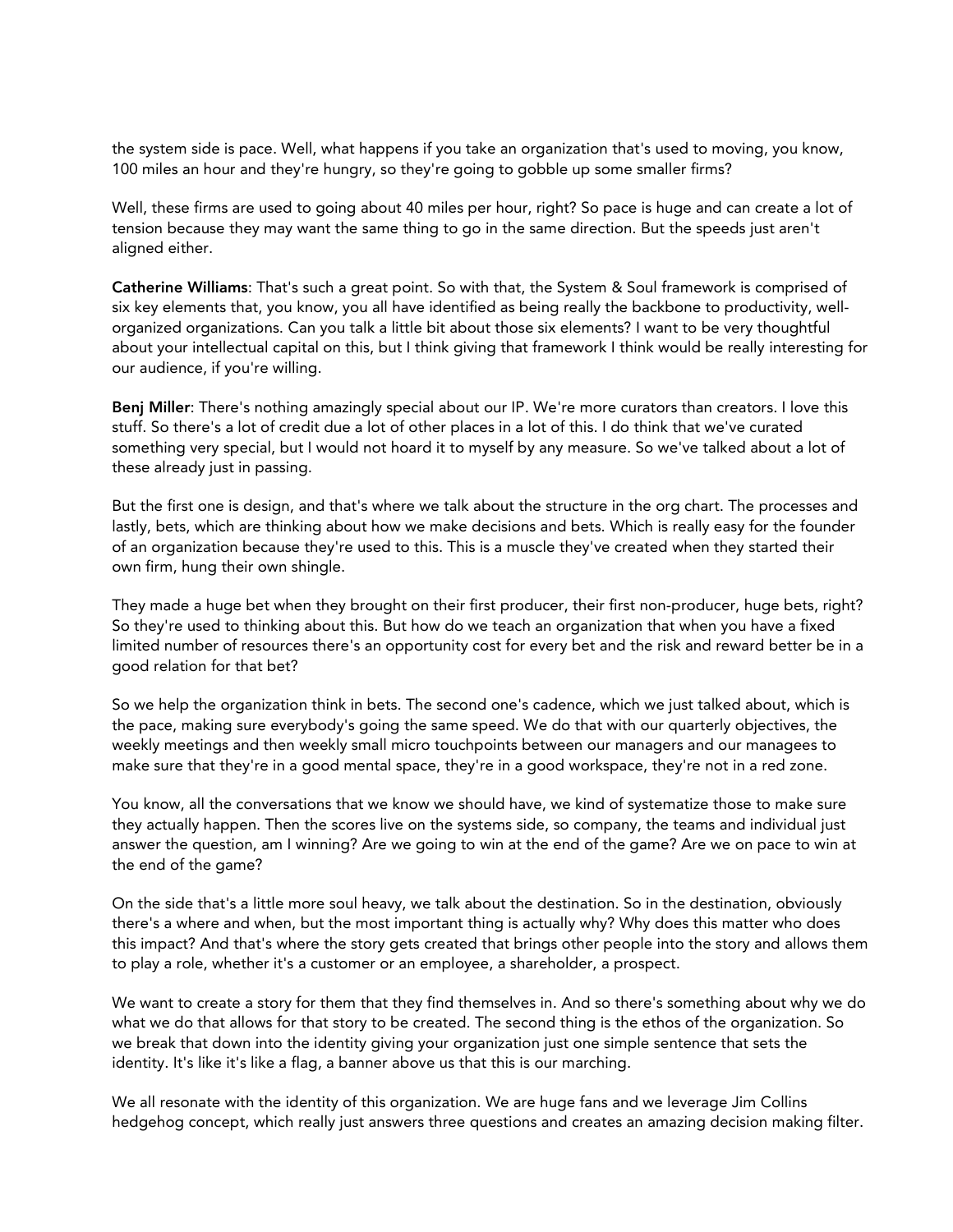What are we really, really good at? What are we really passionate about, and what is the driver of our economic engine? And then we get into people, the last element is people.

And so we are intentional about the culture that we create. I'm sorry, values. I missed values and ethos. We can talk about that for a whole podcast, but values are the foundation of the whole organization. So then we get to people and we talk about culture. So we've got an awesome exercise that's super simple that helps you set the intention for what you want your culture to be. World class problem solvers and then leadership all fit into this bucket of people and our objective there is just that we have humans that are growing and healthy and that's it. That's what we want in our organization.

Catherine Williams: Where do you find companies tend to struggle across those six elements? Is there a particular area where you see them get a little stuck?

Benj Miller: Well, as the leader goes, so goes the organization, right? Yeah. Said differently, in the words of my longtime business coach. The issues in the business are a reflection of the heart of the leader. So most leaders skew soul or system and they really just need that other side to come in and put them together. In all my years of working with organizations, I've only ever walked in one organization where I felt like, Oh my goodness, they don't have system or soul and I'm not sure they can get there on the soul side. And those guys were on a short timeline to a quick exit, and that's all that mattered. Otherwise, most leaders tend to be really strong on one, either the system or the soul, and maybe more specifically in some different areas. But it generally is somebody who's highly charismatic, cares a lot about either their market or their people, you know, very people centric driven, or you've got the guy that thinks that they have the better mousetrap and they're going to hyper focus on the product side or the system side of their business.

Catherine Williams: When we think about systems, I think a word that often comes to mind is workflows, which I wouldn't say it's an overused word, but it's one that it's like, what do we what are we really trying to figure out here? And I think, you know, this idea almost to your prior comment here that if we just build some really great mousetrap, like everything will be fine, everything will connect everything will talk to each other. But with that said, when you, we'll go in the weeds for just a bit here, but when you do think about, you know, workflow processes, what do you consider to be the key tenets to a true workflow process and where you've seen them excel or propel an organization forward? What's in play there?

Benj Miller: Well, the minute we say that it has like a paralyzing effect because nobody wants to think about it, nobody wants to deal with it. It is a big old, you know, issue. But on the other side of it is a huge opportunity. And the biggest opportunity is that if we can figure out the way that we do this right now, one of the best ways to become innovative as an organization is actually to innovate from a baseline.

So every scientist ever has known this, right? You need a control and a variable. But if all we have is variables, then we get really bad data, right? We have no idea what really works what's better because we all we have variables. So I try and make this a little bit fun, as fun as process can be, but get the people who actually do the process, get them in a room with a big whiteboard or a big sheet of paper and just create sticky notes and put them on the board, say, what do we do first?

Then what has to happen? Then what's happened? Then what's happened? Then you can go get a different color sticky and say, All right, where do we breakdown? Where do the problems happen? And then we put those colored stickies up and now we have an opportunities list because if we can solve those, what if I mean, what are we doing doubling and tripling the speed of this thing if we're just spending a few minutes talking through it?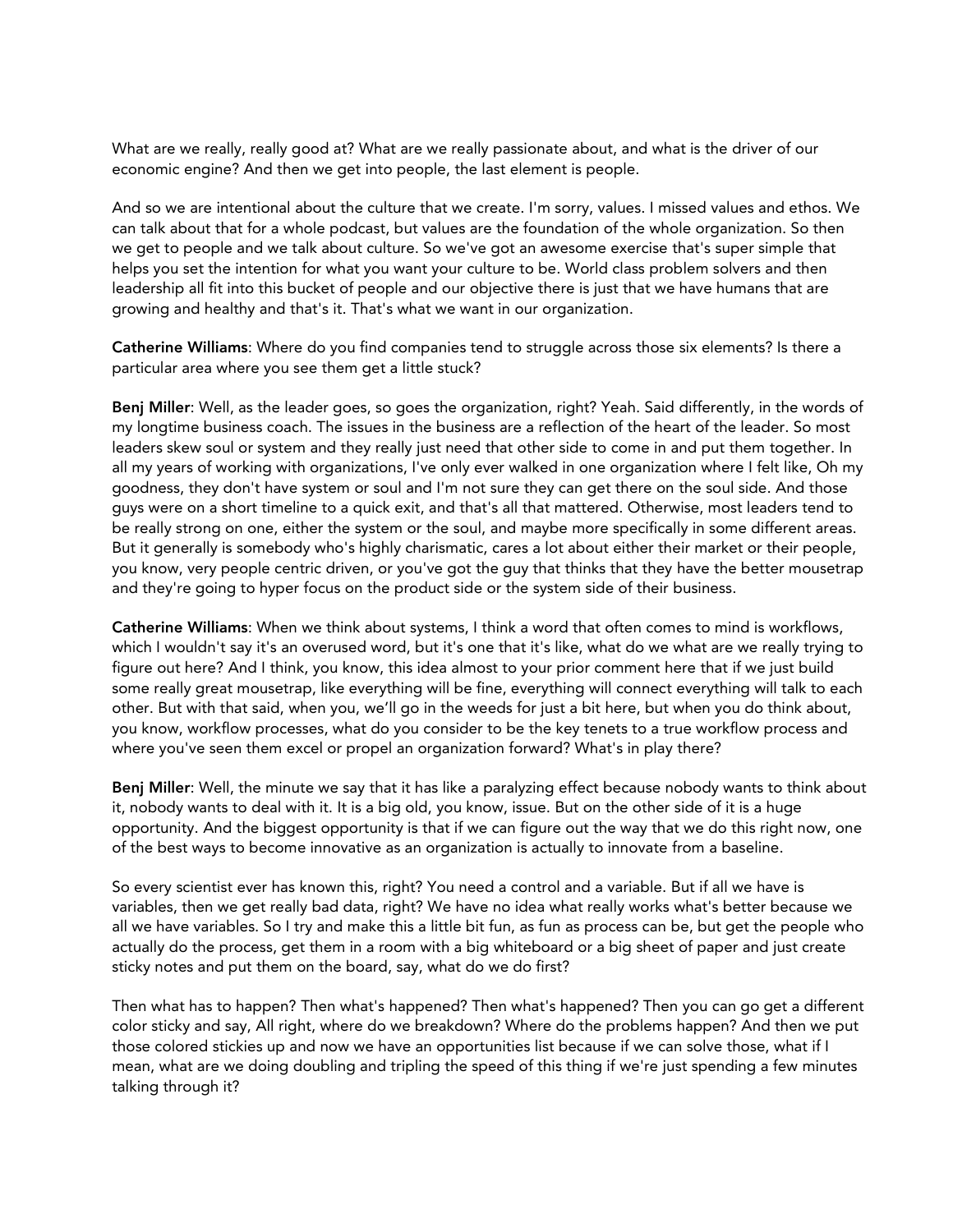Most organizations don't actually take the time to ever talk through what they're actually doing. But this is so simple and it becomes fun. It actually becomes energizing. And once you have that documented, now we can on board somebody who actually knows our way of doing it. Now, we can innovate from the process and try new things. Now, we can.

You know, it's the repeated success on the other side of it just shows up because nobody's improving their way through our workflow.

Catherine Williams: And it's a way to create scale in particularly for the advisory business, where at times, you know, we're very much catering to the individual client's needs, the things that they're asking for in that moment in time. And yet there is absolutely opportunity to systematize and add scale to your business in a way that's washable and repeatable.

Benj Miller: So yeah, and in the relationship business, it's really hard, right? The instinct is that we need to cater to the person because that is the value that we bring them. And the reality is that your high net worth individual wants to be told no, they want to be told no, this is how we do it so that we get the results that you came to us for.

And a little bit of pushback, it's actually leading them instead of just catering to them.

Catherine Williams: So in your work with business owners tackling System & Soul over the course of, you know, a year or two years, when you look at the firms that you've worked with that have really embraced these six elements, have come through, had that breakthrough, right? Yeah. There's a mastery now in place. What does that business look like?

What do you see if you were to walk through the doors of that business that may actually not be totally obvious to anyone else walking through the door?

Benj Miller: Yeah. The feel is this strong intensity matched with this fun energy because there's no wasted energy. So it all is so intense because, you know, whatever you put in, you're going to get out on the other side. There's just so much focus and clarity about what we're doing and how to do it that it allows for this fun, fun might not be the right word, but it's just energy. It's electric, right? And you can feel it. But I'll tell you, what actually creates that is the really boring blocking and tackling stuff. You know, it's the stuff that we all know we should do as a leader. But the tyranny of the urgent and our inability to be attentive to those around us just kill us.

Catherine Williams: Many times I talk to business owners that struggle with taking time. We talked about this earlier around actually allocating time for endeavors that don't feel revenue generating right away. That don't feel as if there's going to be an immediate output. And it's not a comment. It's purely the function in my experience of there's only so much you can do each day as a business owner.

And as you said, you're replying to clients, you're responding to clients or replying to that next new client and the rest of the day sort of gets gobbled up. And so it's an ongoing challenge for so many business owners.

Benj Miller: Yeah. And then we're back to are you leading your book of business or are you leading your team? Right, right. Because your team is a force multiplier and even getting the clarity, I would encourage that leader getting clarity on the multiple roles that you're actually fulfilling for the organization. I'm not dictating which ones you should take off. I'm just saying if you want as an organization to scale past where you are right now, you're going to have to be intentional and start to take those off.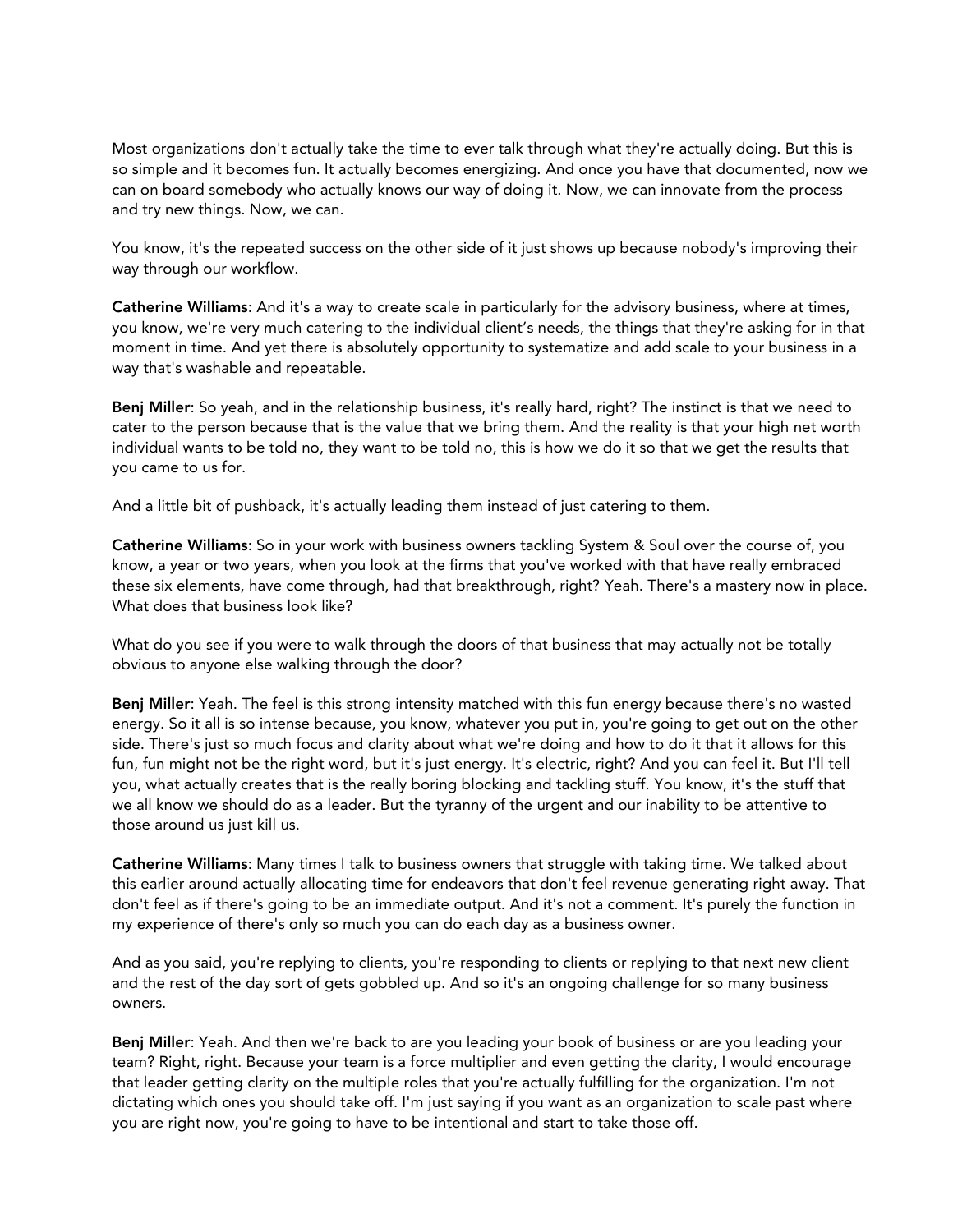And the ones that you take off, there's probably people out there that can actually do the job better than you.

Catherine Williams: And we certainly find that organizations who take the time to develop their systems and processes, document them. They become of course, a path for consistent training for all of their people, it becomes a path for a consistent client experience. It actually then informs when and what your next hire looks like. That's a better and a more informed decision.

You're not just reacting to I need another operations person, I need another client service or more expensively, I need another advisor. And the reality is technology and systems could actually create scale in areas of your business that could better inform who you may need to go out and hire as your next hire.

Benj Miller: I think that's where the energy and focus comes from. When you get there to the point that you're talking about, it's so fun because you're almost earning these rewards that have their own rewards. Like, hey, when we get to this certain place, we get this new hire which is going to create new capacity for new clients, for new revenue, for new whatever, which is going to get us to the next, we call them hiring gates. I don't know why I call them that, but they're gates. And when you get to the gate, you you know, you have a plan that says, when we get to this mark, this is what we do. It's just a driver that creates the energy to get through that gate because you know you're going to unlock a new opportunity for the business.

Catherine Williams: I was just speaking with an advisor out of Scotland this morning, and they are wrestling with this very question. They suspect they need to hire, but they'd really like to make sure that they've got their systems and technology at least as buttoned up as they possibly can. And that will inform whether, you know, that the skills, the background and really the day to day responsibilities that this hire has, so you know, the firm is not questioning whether they need to hire, but they'd really like to make the right hire and by taking the time to pay attention their system.

So I could have used you on that phone call this morning.

Benj Miller: I don't know. I don't know. You guys have a lot of technology in your space that I don't understand.

Catherine Williams: Well, it's an area of our Global Advisors Study that we probably made second on the human capital side, second only to compensation. We spend a lot of time on advisors participate in that study for many of them for the express purpose of being able to see when I look at my peers, how many people do they have in their business, when are they hiring?

What do their capacity metrics look like that they start thinking about hiring, things like that. So this is a this is a very timely, timely conversation. I'd love to pivot just a little bit and as I was going through your book, The Clarity Field Guide, which I highly recommend, and I think that everyone should grab a copy and even as you were saying, you know, take themselves through it, but also take your team through portions of this for sure.

And one of the areas that I thought was really interesting is this idea of sort of the creator cycle and what is your current season around, you know, where you're sitting. And I'd love to start with, what does that look like for you? And as you think about, you know, planning, executing the doldrums, which I love, is that's a valid cycle and cocooning.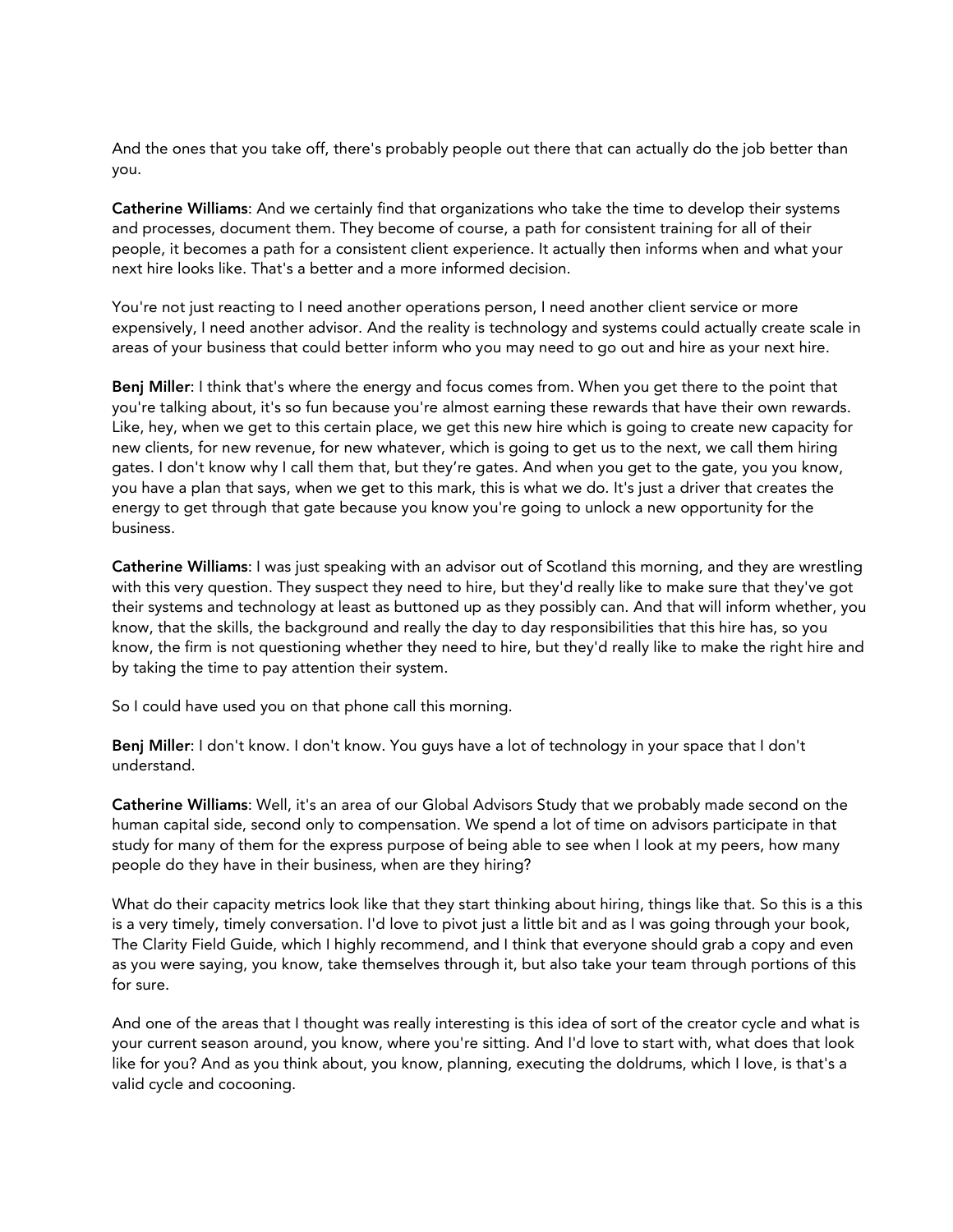You know, how has that shown up for you? And if I'm a business owner listening to this, why might that be an important exercise for me to go through?

Benj Miller: Yeah, thanks for asking about that. I stumbled into this. I'm from the Midwest. I literally grew up on three acres surrounded by, you know, every two years it'd be corn and then soy and so I would watch, you know, it grow, it basically die on the vine, get harvested, sit empty. So I had this metaphor in my head, and I had seen it at work, but I didn't realize how much humans were wired like the rest of nature.

And I was having a conversation with my coach once, and I was frankly, I'm just depressed, you know, and I wasn't only depressed. I was frustrated. That I was back here at the same spot feeling depressed. And in all of his wisdom, he was like, well, you're just in the doldrums. I'm like, OK, well, how's that different than being depressed?

He's like, you're not depressed. You're just in a season. It's a season. That's what it is. And it's fall. Everything's dying whether you have a great harvest or a poor harvest, it leads to the same place, which is the doldrums. And then you go into winter, which is cocooning. You know, we all want to cuddle up by the fire and kind of hibernate.

But then comes spring. In spring, we wake up and we have almost infinite energy, and we plan 17 new initiatives, and we say yes to every social invite. And then summer comes and summer is all about executing. So we made all these plans in the spring. Summer we execute, we go, go, go. We get things done, our heads down, we're checking things off our list, and then all of a sudden we wake up and we're back in the doldrums.

And so one of the key learnings from that was just to not fight it, to understand where you are in the cycle and almost like taekwondo, you use that force against itself, right. And so instead of fighting it, you understand that there are certain things we should focus on in each of those seasons instead of thinking we're Superman in all of them.

And so some of the things you would do when you're in doldrums, like don't try and make big decisions, don't try and plan your life. You know, don't try and think that you're in the wrong job, career, whatever because you're just in a mood and you need to just love on yourself, get through the mood and then you can, you know, when you're in spring and you have a lot of energy if that season's telling you you're in the wrong place, then you need to dig into that.

Right? And so just knowing how to live in the cycle that we were created to live in.

Catherine Williams: Well and I would offer as a business owner, as a business leader, recognizing that your people will go through those same cycles and they may be at different times. You might be in planning and someone else is in cocooning. And sometimes that can be a real problem. But hopefully most of the time it means there's an opportunity for everyone to evolve and contribute to the business in a way that, you know, makes long term sense.

And definitely for me, I you know, you have a quote at the beginning of your book by the former Secretary of Defense James Mattis, and he talks it's about solitude. And I think, you know, oftentimes as business owners, there's so much noise out there. We have our people, our clients, the media, goodness knows the environment we've all been operating in, even these last couple of years.

And I think finding some solitude to think about that and quite honestly, going through the Clarity Guide probably sounds like a good exercise too.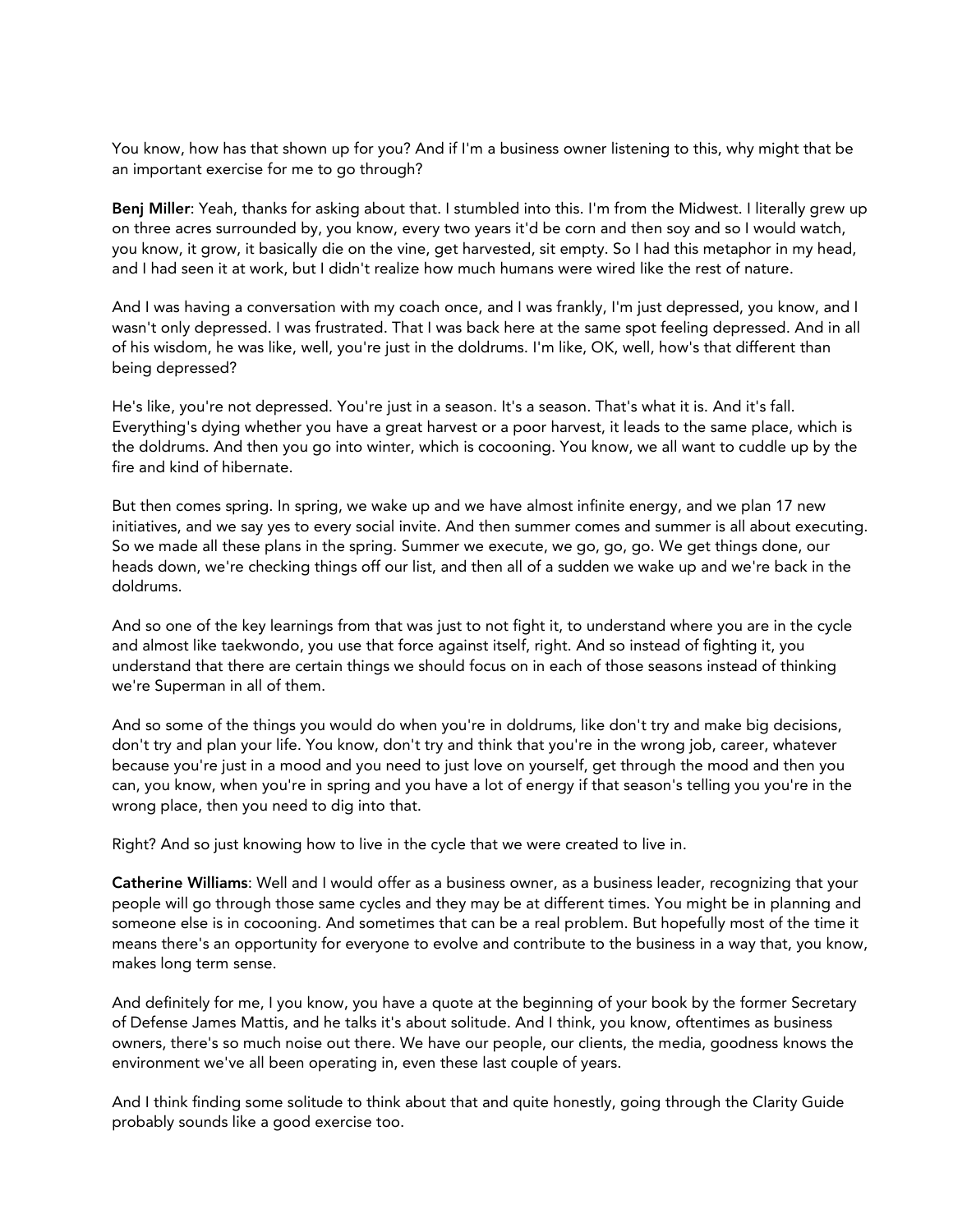Benj Miller: You know, nobody argues that the most important thing we can do as leaders is take time to think. But we don't prioritize it.

Catherine Williams: We don't. But when I talk with leaders, many of them have been on this podcast, so I'm not going to name any names, but you will know some of the names from the podcasts. So many of the conferences we've done where we've had just real great visionary leaders that have contributed their thought leadership around this running a business.

I can tell you most of them find some time to find solitude, to be quiet. They give permission to their team at times to be quiet. They're there as purposeful and as disciplined about that as they are putting their pedal on the gas, getting that next client, growing that business, making sure that they're, you know, they're thriving. And that is a muscle that gets built over time.

I don't know many people that walk to it naturally.

Benj Miller: Well, we glorify if we even take it into the athletic realm, you know, of high, high production high capacity people. We glorify how they grind. But, you know, Michael Phelps slept like 14 hours a day. LeBron James sleeps, even if you're going to go hard, you better prioritize some recovery.

Catherine Williams: So what would you offer for someone listening today that would very much like to think more purposefully about systems and the soul and how they work together, where they intersect if you will, in the business. What might be a couple of key initial questions that they could ask themselves or ask their organization to begin thinking about where there's some opportunity for them?

Benj Miller: Yeah, well, the easiest thing is to take the diagnostic. I'll go back to that because the questions are in there. And even if you never looked at the results, going through that's going to spark some things. When I first took some of these things seriously, I had a moment of like, I know these things, but I don't do them.

And so what's it going to take for me to actually do this as a leader? And that's a big deal because there's nothing I don't know that I have anything to teach anybody that's brand new, right? It's just like maybe some helpful tips on how we actually do them and make sure that that we create a cadence to that and it doesn't drop off, that all of our great initiatives lose steam if we're not really strategic about how we go about it. So the diagnostic is one.

We've got a ton of resources for free on our website. We've got a weekly meeting agenda and the list goes on and on our website, systemandsoul.com, has a ton of free downloads. I think you'll have to pay by giving us your email. We don't spam people, so it's all helpful. Good stuff.

Catherine Williams: That's really fantastic. And you've got a great podcast as well to where you're giving some, I would say some very actionable tips and ways to sort of inspire business owners and companies to think about this. So that podcast is another resource as well too.

Benj Miller: Yeah, super fun.

Catherine Williams: Benj, I want to thank you for your time. You know, here in practice management, we sit all day long in this balance between the hard numbers of business, the hard activity of business, and then also the area of people and why we do this each day. And what's really driving us at the end of the day. And so thank you for straddling that with me today here as well.